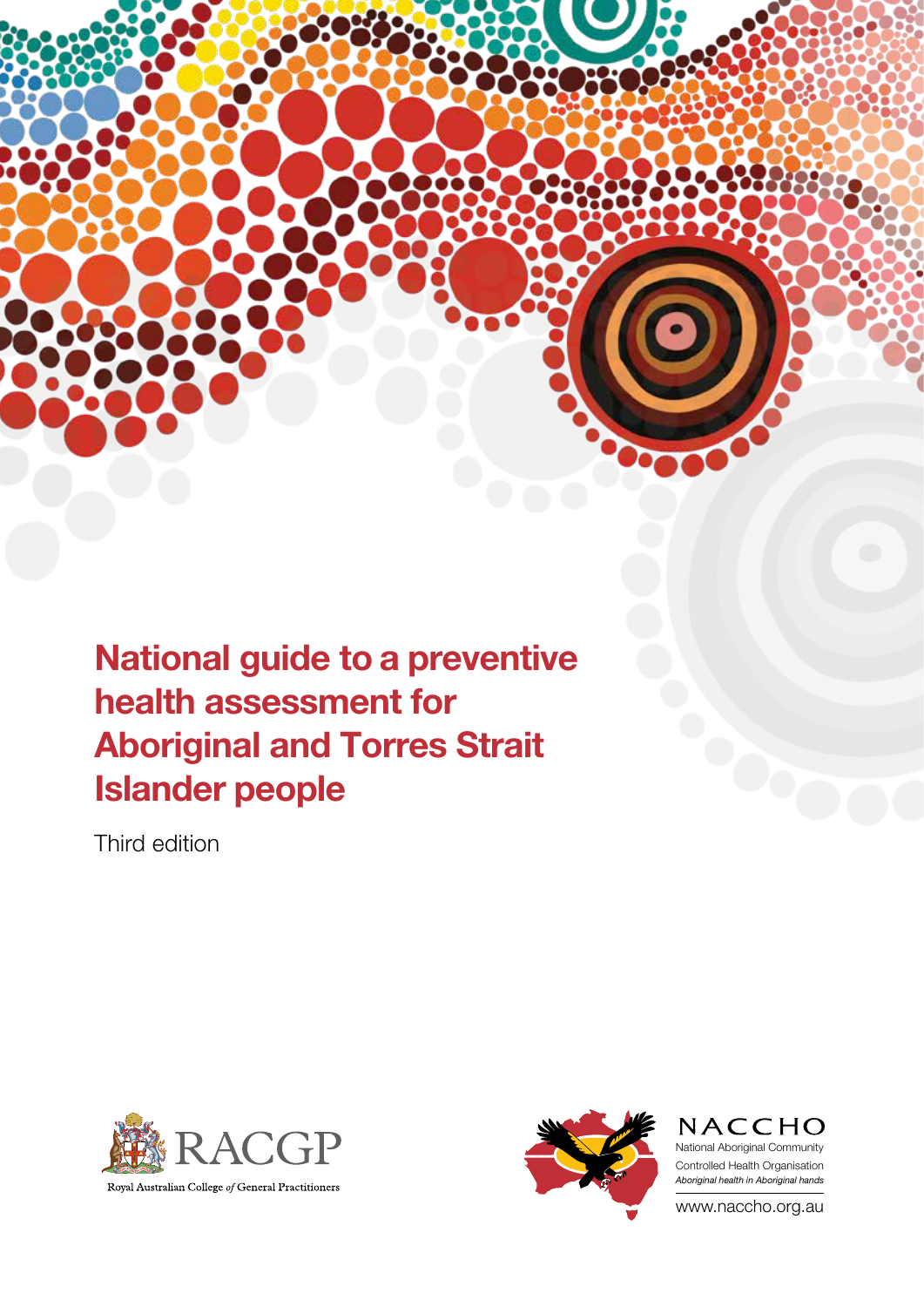## What's new in the third edition?

This third edition of the *National guide to a preventive health assessment for Aboriginal and Torres Strait Islander people* (National Guide) contains a thorough update of all chapters, as well as new topics developed in response to requests from National Guide users and opportunities identified by the Project Reference Group.

The National Guide aims to complement The Royal Australian College of General Practitioners' (RACGP's) *Guidelines for preventive activities in general practice*, 9th edition (Red Book) by dealing with health issues that are specific to the Aboriginal and Torres Strait Islander population. Where issues common in the general Australian population have not been dealt with in this National Guide (eg urinary incontinence), healthcare professionals are encouraged to refer to the Red Book, available at www.racgp.org.au/redbook

| New topics in the third edition                                                                                     |                                                                                                                                                                                                                                                                                                                                                                                                                                                                                                                                                                                 |  |
|---------------------------------------------------------------------------------------------------------------------|---------------------------------------------------------------------------------------------------------------------------------------------------------------------------------------------------------------------------------------------------------------------------------------------------------------------------------------------------------------------------------------------------------------------------------------------------------------------------------------------------------------------------------------------------------------------------------|--|
| <b>Topic</b>                                                                                                        | <b>Scope</b>                                                                                                                                                                                                                                                                                                                                                                                                                                                                                                                                                                    |  |
| <b>Fetal alcohol</b><br>spectrum<br>disorder (FASD)                                                                 | Supports healthcare professionals to understand how to make a diagnosis of FASD and to<br>provide support for those diagnosed with FASD. It provides primary and secondary prevention<br>strategies to reduce alcohol use in pregnancy, and recommendations for women, as well as for<br>children at risk of FASD.                                                                                                                                                                                                                                                              |  |
| <b>Preventing child</b><br>maltreatment<br>- Supporting<br>families to<br>optimise child<br>safety and<br>wellbeing | Provides an exploration of the multiple factors contributing to the high rates of Aboriginal and Torres<br>Strait Islander children represented in substantiated maltreatment data. Discusses the importance<br>of comprehensive primary healthcare, incorporating culturally responsive and trauma-informed<br>care when working with families affected by child maltreatment, and provides recommendations on<br>screening and behavioural interventions to prevent child maltreatment.                                                                                       |  |
| Family abuse and<br>violence                                                                                        | Provides information to support healthcare professionals to develop a high level of awareness<br>of the risks of family abuse and violence and how to identify and provide early intervention for<br>victims of family abuse and for perpetrators. The chapter outlines principles to help communities<br>address the issues and work together to prevent family abuse and violence, and intervene where<br>necessary. To be used in conjunction with the RACGP's Abuse and violence: Working with our<br>patients in general practice (White Book), www.racgp.org.au/whitebook |  |
| Lung cancer                                                                                                         | Provides recommendations on screening asymptomatic adults, including people who smoke or<br>have previously smoked, and lifestyle risk factor counselling on the benefits of avoiding smoking<br>and smoke exposure.                                                                                                                                                                                                                                                                                                                                                            |  |
| Young people<br>lifecycle<br>summary wall<br>chart                                                                  | This wall chart has been developed to outline specific recommendations for young people, and<br>complements existing child and adult charts.                                                                                                                                                                                                                                                                                                                                                                                                                                    |  |

| Key changes to existing chapters |                                                                                                                                                                                                                                                                                                                                                                       |
|----------------------------------|-----------------------------------------------------------------------------------------------------------------------------------------------------------------------------------------------------------------------------------------------------------------------------------------------------------------------------------------------------------------------|
| <b>Topic</b>                     | Key changes                                                                                                                                                                                                                                                                                                                                                           |
| <b>Smoking</b>                   | New recommendations include considering intermittent oral nicotine replacement therapy for<br>pregnant women, after explaining risks and benefits; as well as establishing a system at the health<br>service to document and routinely update the smoking status of all patients.                                                                                     |
| Overweight and<br>obesity        | New behavioural recommendations for people with overweight or obesity, such as the<br>importance of assessing the individual context and social factors that influence weight loss; new<br>recommendation to continue orlistat therapy beyond three months only if the individual has lost at<br>least 5% of their initial body weight since starting drug treatment. |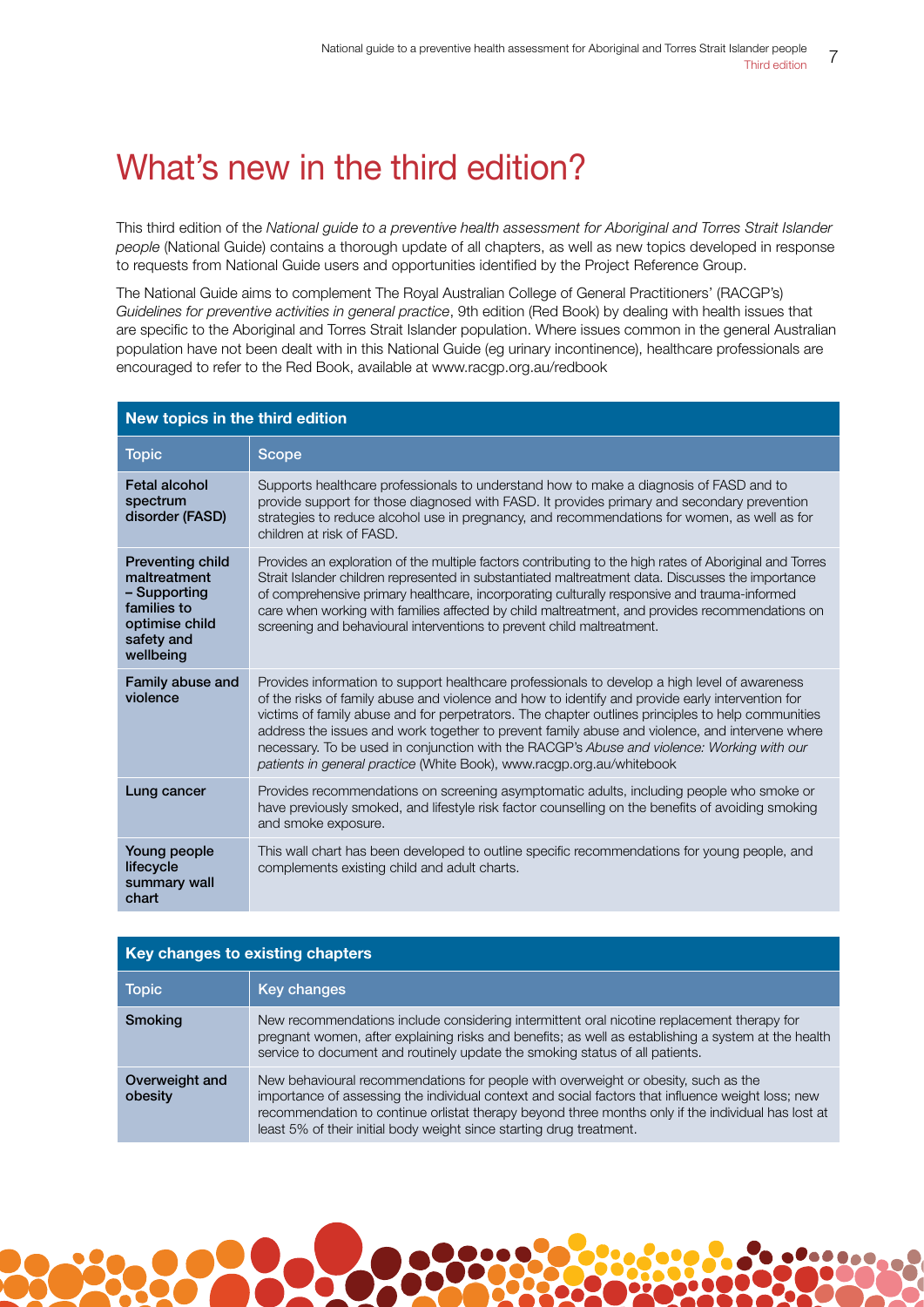| Key changes to existing chapters |                                                                                                                                                                                                                                                                                                                                                                                                                                                                                                                                                                                                                                                                                                                                                                                                                                                                             |  |
|----------------------------------|-----------------------------------------------------------------------------------------------------------------------------------------------------------------------------------------------------------------------------------------------------------------------------------------------------------------------------------------------------------------------------------------------------------------------------------------------------------------------------------------------------------------------------------------------------------------------------------------------------------------------------------------------------------------------------------------------------------------------------------------------------------------------------------------------------------------------------------------------------------------------------|--|
| <b>Topic</b>                     | <b>Key changes</b>                                                                                                                                                                                                                                                                                                                                                                                                                                                                                                                                                                                                                                                                                                                                                                                                                                                          |  |
| <b>Physical activity</b>         | New behavioural recommendations encouraging active transport and weight-bearing and<br>resistance exercise to prevent osteoporosis. Recommendation that all women who are pregnant<br>should be encouraged to participate in physical activity to levels outlined in the Australian<br>guideline recommendations.<br>Recommendation for people with cardiovascular disease, other chronic diseases, mental health<br>issues and cancer survivors – if the condition is stable – to commence low-intensity physical<br>activity with slow progressions in volume and intensity.<br>Environmental recommendations to encourage health services to support physical activity by<br>introducing physical measures, and for health professionals to consider a range of social and<br>contextual factors that may uniquely influence an individual's level of physical activity. |  |
| <b>Alcohol</b>                   | New recommendation to advise women who are pregnant, breastfeeding or seeking pre-<br>conception counselling and choose to drink, to breastfeed before consuming alcohol.                                                                                                                                                                                                                                                                                                                                                                                                                                                                                                                                                                                                                                                                                                   |  |
|                                  | New environmental recommendations to consider initiatives that engage young people and<br>school-based or classroom-based education sessions as part of promoting community-led<br>strategies to reduce alcohol supply.                                                                                                                                                                                                                                                                                                                                                                                                                                                                                                                                                                                                                                                     |  |
| Gambling                         | New recommendations assess the impact on children who have parents and/or siblings who<br>are known to have problem gambling, by assessing their nutrition and growth, physical and<br>psychosocial health and wellbeing.<br>Recommendation to refer people with identified problem gambling to financial counselling and                                                                                                                                                                                                                                                                                                                                                                                                                                                                                                                                                   |  |
|                                  | legal support services.                                                                                                                                                                                                                                                                                                                                                                                                                                                                                                                                                                                                                                                                                                                                                                                                                                                     |  |
| Antenatal care                   | Significantly updated to align with the Australian evidence-based antenatal care guidelines,<br>and incorporates new evidence published subsequently. Examples include recommendations<br>on immunisation as well as on screening for genitourinary and blood-borne viral infections,<br>measurement of height and weight in pregnancy, screening for diabetes, screening for<br>chromosomal abnormalities, screening for social and emotional wellbeing, and screening for<br>family abuse and violence.                                                                                                                                                                                                                                                                                                                                                                   |  |
| <b>Child health</b>              | Includes two new topics ('Fetal alcohol spectrum disorder' and 'Preventing child maltreatment<br>- Supporting families to optimise child safety and wellbeing') and a significant number of key<br>changes under 'Anaemia', 'Growth failure' and 'Childhood kidney disease'.                                                                                                                                                                                                                                                                                                                                                                                                                                                                                                                                                                                                |  |
| The health of<br>young people    | A new young people lifecycle summary chart accompanies this chapter to support healthcare<br>professionals with screening.<br>A new modified HEEADSSS (Home, Education/Employment, Eating, Activities, Drugs and<br>alcohol, Sexuality, Suicide and depression, Safety) assessment tool, the Aboriginal and Torres<br>Strait Islander youth social and emotional wellbeing assessment, is included in this third edition to<br>support screening for social and emotional wellbeing.<br>New recommendations on contraception and emergency contraception are included.                                                                                                                                                                                                                                                                                                      |  |
| The health of<br>older people    | Has a new title and new recommendations on screening for osteoporosis for people at moderate<br>and high risk, as well as behavioural recommendations to consider the use of hip protectors for<br>residents of aged care facilities at risk of falling; recommendations on exercise for individuals aged<br>>50 years without osteoporosis and for those with osteoporosis.<br>New recommendations on dementia prevention for those with risk factors for dementia are provided.                                                                                                                                                                                                                                                                                                                                                                                           |  |
| Eye health                       | New recommendations for visual acuity screening and counselling on the risks of diabetic<br>retinopathy for pregnant women with pre-existing diabetes.<br>New recommendations for a balanced diet high in fruit and vegetables to reduce the risk of<br>developing cataract and age-related muscular degeneration.<br>Updated recommendations on screening for trachoma, and on discussing use of<br>chemoprophylaxis with regional trachoma control programs.                                                                                                                                                                                                                                                                                                                                                                                                              |  |
| <b>Hearing loss</b>              | New recommendation for enhanced hygiene practices to prevent cytomegalovirus.<br>New screening recommendations, including advising parents to maintain a high index of suspicion<br>of hearing loss in children at high risk of hearing impairment, and advising parents that absenteeism<br>can be associated with hearing loss. Repeat neonatal hearing screening tests may be required.<br>New behavioural, surgical and chemoprophylaxis recommendations for children with<br>tympanostomy tubes, chronic suppurative otitis media, and otitis media with effusion.                                                                                                                                                                                                                                                                                                     |  |

<u>poda</u>